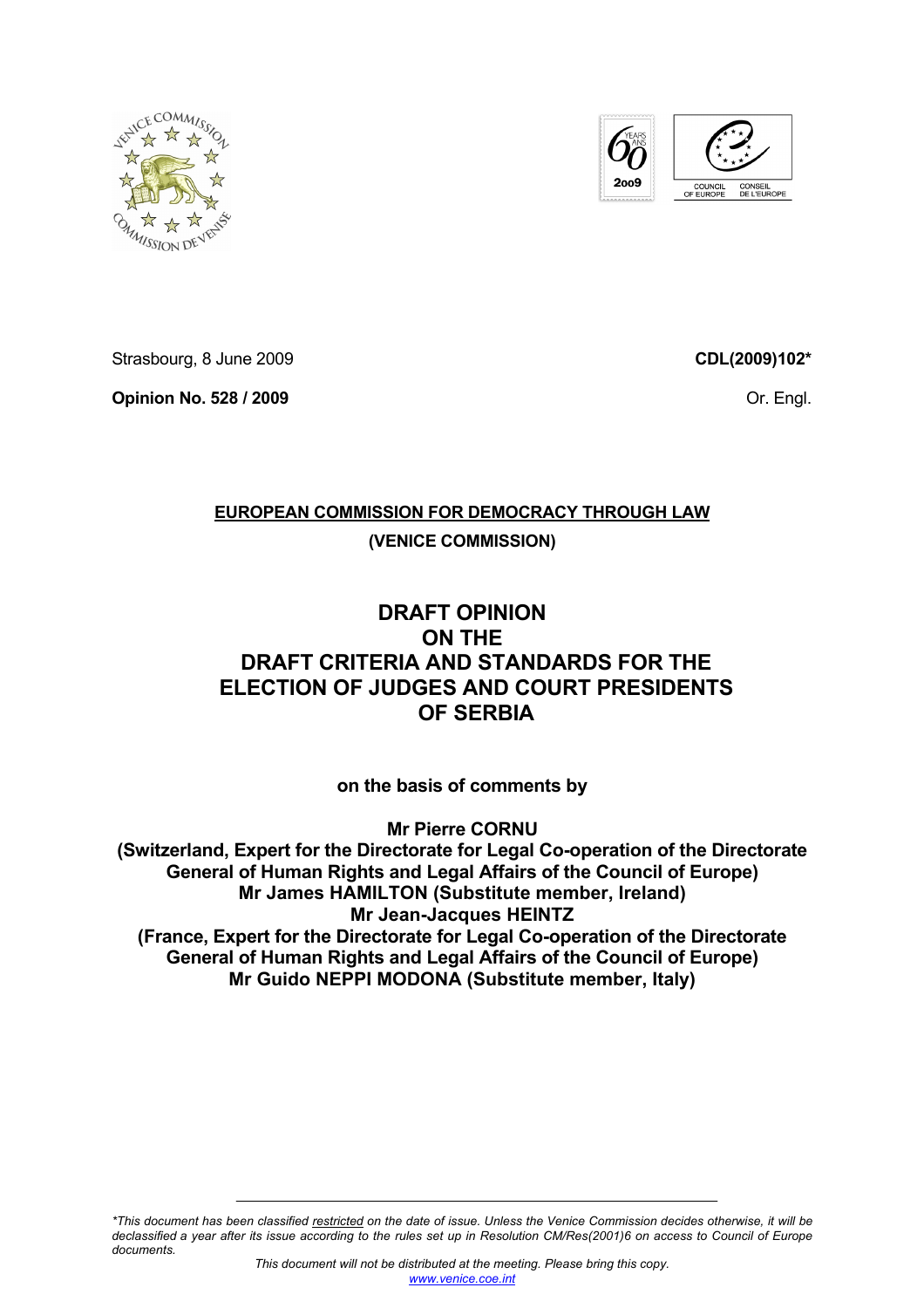# **INTRODUCTION**

*1. By letter dated 18 March 2009, the Minister of Justice of the Republic of Serbia, Ms Snezana Malovic, requested an opinion on the (1) draft Criteria and standards for the election of judges and court presidents and on the (2) draft Rules of procedure on criteria and standards for the evaluation of the qualification, competence and worthiness of candidates for bearers of public prosecutor's function.* 

*2. The present opinion is prepared jointly with the Judiciary and Law Reform Division of the Directorate of Co-operation of the Council of Europe on the basis of comments by Mr Pierre Cornu (Switzerland), Mr James Hamilton (Ireland), Mr Jean-Jacques Heintz (France) and Mr Guido Neppi Modona (Italy), who were invited by the Venice Commission and the Judiciary and Law Reform Division to act as rapporteurs. Their comments are in documents CDL(2009)088, 089 and 090 respectively.* 

*3. This opinion was adopted at the … Plenary Session of the Venice Commission (Venice, …2009).* 

# **BACKGROUND**

4. The Venice Commission adopted two opinions for Serbia during its  $74<sup>th</sup>$  Plenary Session (14-15 March 2008), one on the draft Law on the High Judicial Council (draft Law on the High Court Council CDL(2008)013 and the Opinion CDL-AD(2008)006) and one on the draft laws on judges and on the organisation of courts (draft Law on judges CDL(2008)014 and the Opinion CDL-AD(2008)007). In these opinions, the Commission expressed its concern that the Constitution of Serbia did not sufficiently support judicial independence and that there was a risk of politicisation of the judiciary by the election of judges and of the High Judicial Council by Parliament.<sup>1</sup> The draft laws were deemed, in general, to be in line with European standards, but there were a number of provisions which weaken judicial independence that the Venice Commission referred to.<sup>2</sup>

5. On 21 February 2008, the rapporteurs Mr Pierre Cornu, Mr James Hamilton, Mr Jean-Jacques Heintz and Mr Guido Neppi Modona accompanied by Ms Tanja Gerwien and Ms Ana Rusu from the Secretariat, visited Belgrade, where they met with representatives of the Ministry of Justice, the Working Group for drafting laws related to the organisation of the judiciary and the Judges Association of Serbia.

6. During this meeting, the rapporteurs expressed their concern that the proposed procedure regarding existing judges would leave open the possibility of removal of judges from office who had not been guilty of any misbehaviour. The drafting group explained, however, that there was a problem concerning corruption involving some of the judges who had been appointed during the previous regime. The rapporteurs nevertheless felt that the proposals at the time were a disproportionate response to this problem and that existing judges should not be removed from office unless they could be shown to have engaged in misbehaviour or were incompetent to hold the office of a judge.

7. The draft Law on judges at the time provided no guarantee that existing judges against whom no incompetence or misbehaviour was alleged, would be reappointed. It also contained a requirement that Parliament be presented with two candidates for each vacancy.

 $1$  CDL-AD(2008)006, paragraph 74 ; CDL-AD(2008)007, paragraph 122.

 $2^2$  CDL-AD(2008)006, paragraphs 17, 76; CDL-AD(2008)007, paragraphs 49, 52, 82, 112, 114, 120, 124, 128.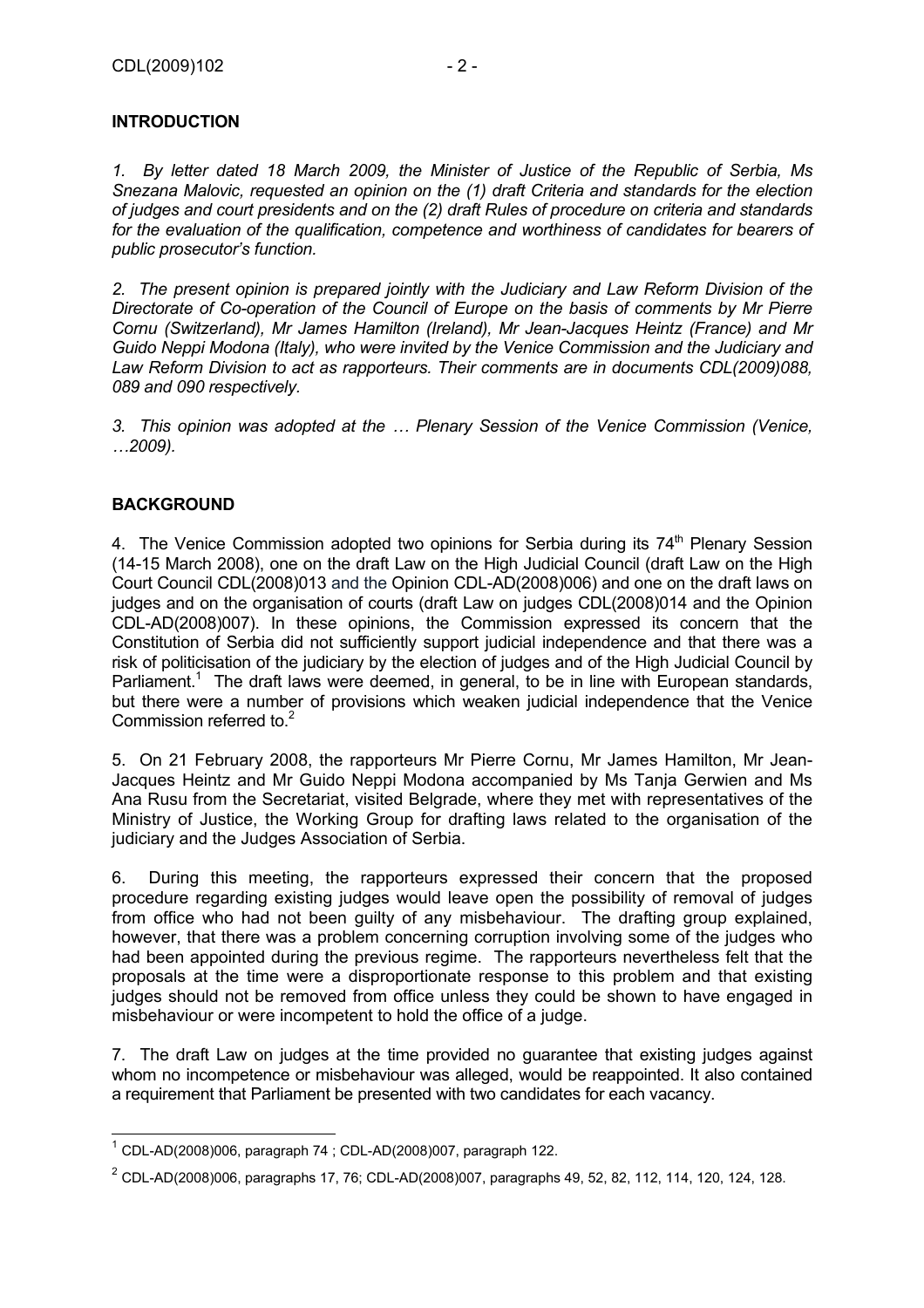8. The Law on Judges, as adopted on 22 December 2008, states that Parliament elects first-time judges from among the candidates nominated by the High Judicial Council (Article 51) and one or more candidates may be proposed for each vacancy (Article 50). Permanent judges are elected by the High Judicial Council (Article 52).<sup>3</sup>

9. This Law also refers to the criteria and standards for the election of judges and presidents of courts (hereinafter the "draft criteria on judges") in its Article 45 paragraph  $6<sup>4</sup>$ , which were drafted by a working group of the Ministry of Justice, and are the subject of this Opinion (CDL(2009)091).

#### **GENERAL REMARKS**

10. A number of international instruments<sup>5</sup> have recognised that evaluating judges' performance is a useful exercise and do so mainly by assessing a judge's career. However, it should be noted that "individual evaluation" is far from being considered as indispensible by European judicial systems in general.

11. Countries that have decided not to proceed with an individual evaluation of judges (such as Denmark, England and Wales, Finland, Ireland, Netherlands, Sweden and, to some extent, Spain), have instead developed general performance evaluations of the judicial procedure.

12. In addition, in the majority of member states, the criteria for the recruitment or the promotion of judges are established by laws or regulations. The only tacit or explicit exceptions to this are those judicial systems where a discretionary power of selection exists through the election by the people (legislative power) or an independent authority, including a judicial one, which can sometimes have political characteristics.

13. Recommendation no. R(94)12 on the independence, efficiency and role of judges, sets out that:

*"All decisions concerning the professional career of judges should be based on objective criteria, and the selection and career of judges should be based on merit, having regard to qualifications, integrity, ability and efficiency."*

14. It also declares that it applies to all persons exercising judicial functions, including those dealing with constitutional, criminal, civil, commercial and administrative law matters (as well as to lay judges and other persons exercising judicial functions).

15. The European Charter on the statute for judges states that: *"The rules of the statute relating to selection and recruitment of judges by an independent body or panel, base the* 

 3 The Judges Association of Serbia (JAS) contests a number of provisions in the new Law on the High Court Council (HCC) and is currently awaiting a judgment from the Constitutional Court of Serbia on this matter. Furthermore, the results of the vote for the first composition of the High Court Council (30 March 2009) seem to highlight the problems already raised by the Venice Commission in previous opinions regarding the Constitution of Serbia which provides that all the members of the HCC are directly or indirectly elected by the National Assembly.

<sup>&</sup>lt;sup>4</sup> The Criteria are also referred to in Article 59 paragraph 1 of the Law on the High Judicial Council.

<sup>5</sup> United Nations Basic Principles on the Independence of the Judiciary (1985), Recommendation No. R (94) 12 of the Committee of Ministers of the Council of Europe to Member States on the independence, efficiency and role of judges, European Charter on the Statute for Judges (July 1998), Recommendation Rec(2000)19 of the Committee of Ministers of the Council of Europe on the role of public prosecution in the criminal justice system.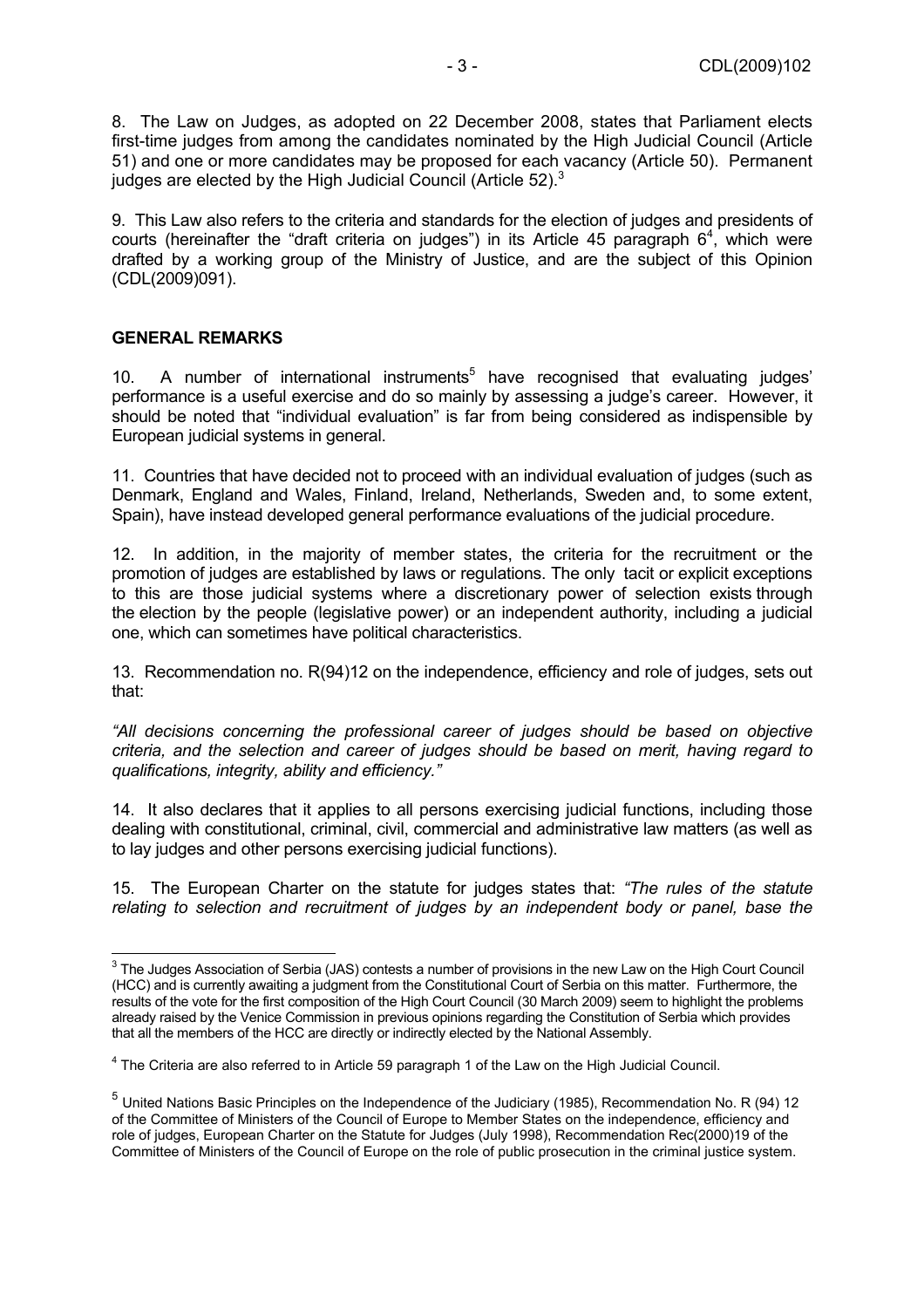- 16. Therefore, the main European norms and standards may be set out as follows:
	- procedures that provide guarantees for impartiality in front of an independent institution in charge of ensuring that candidates (including those for presidents of courts) fulfil the conditions set out by the applicable laws;
	- decisions founded on objective criteria and concerning:
		- merit, taking into account qualifications,
		- integrity,
		- competence and diligence,
		- efficiency.

# **DRAFT CRITERIA AND STANDARDS FOR THE ELECTION OF JUDGES AND PRESIDENTS OF COURTS**

17. The draft criteria on judges are intended to set out objective criteria for the recruitment and appointment of judges. The actual election of the judges, however, is still governed by the Constitution and the laws previously assessed by the Venice Commission.

# **Paragraphs 1-2**

18. Paragraph 1 sets out the general definitions, specifying that the requirements for the office of a judge (and court president) are "*qualification*", "*competence*" and "*worthiness*" (paragraph 1/1), which will probably also include upper age limit, nationality, health, etc. It also mentions the degrees required as well as working experience. It is noteworthy that there is a requirement of having passed the bar exam, but that this condition replaces a classification exam after an initial professional training within the framework of a specific training for judges.

19. "*Qualification"* implies both theoretical and practical knowledge necessary to perform the judicial function (paragraph 1/2). "*Competence*" implies skills which enable the efficient application of legal knowledge to the work of the judge (paragraph 1/3). "*Worthiness*" implies the ethical qualities a judge should possess and behaviour in accordance with those qualities (paragraph 1/4).

20. Paragraph 2, sets out the scope of the criteria, which concern (1) the first election of a temporary judge who is to have a three-year mandate, (2) the election to permanent functions of judges who were previously appointed, (3) the election of judges for permanent function at the expiry of their three-year mandate, (4) the promotion of judges from one court to the next highest court and (5) the election of presidents of courts.

# **I. First election of a judge with a three-year mandate**

21. This part deals with judges who are elected for a first mandate, which seems to be the equivalent of a probationary period.

# **1. Qualification**

# **Paragraph 4**

22. This paragraph defines, in great detail, the criteria for the evaluation of candidates' theoretical knowledge and practice. Sub-paragraphs 1 to 5 set out the different criteria for the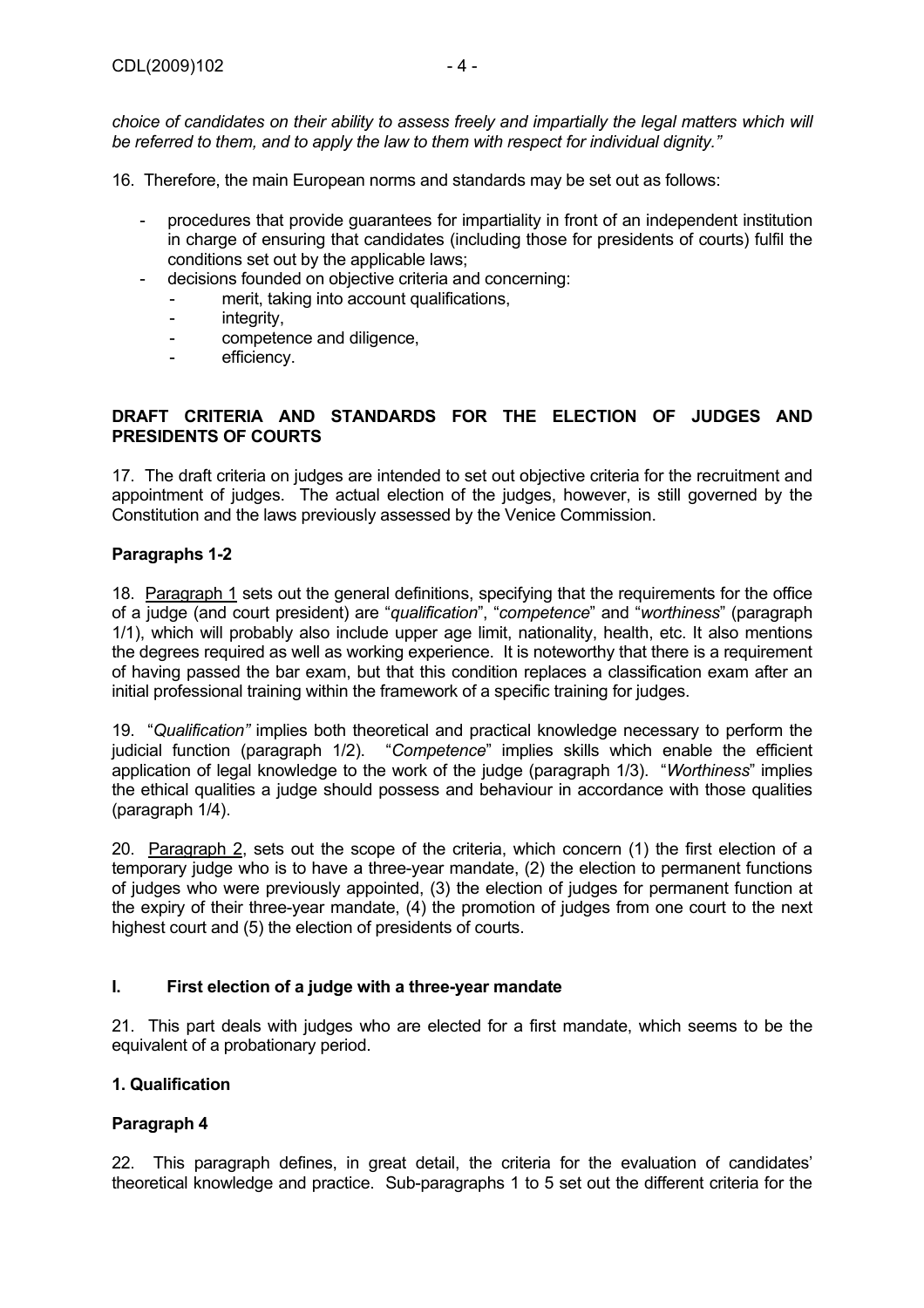evaluation of judges and as regards the first appointment of judges with a three-year mandate, theoretical knowledge is to be evaluated on the basis of grade point average obtained during their studies, taking into account the duration and conditions of their studies and the publication of scientific and professional papers. Practical knowledge is to be evaluated on the basis of experience acquired after having passed the bar exam. **Paragraph 4/5, sub-paragraph 5** "*other circumstances influencing the level of knowledge necessary for performing a judicial function*" **is too vague, leaving room for subjective interpretation and should therefore be revised**.

23. The draft criteria do not indicate **what weight is to be given to the different elements for the evaluation of judges.** For instance, it is not clear what weight (number of points) is attributed to scientific work as opposed to an expertise.

24. **Paragraph 4/2 should be clarified**, however this could be due to the translation. What is meant by *"a candidate's practical knowledge is evaluated…depending on a state after passing the Bar exam*"?

25. Paragraph 4/3 should recall **who is in charge of carrying out an evaluation of the performances of judicial assistants**.

26. Paragraph 4/4 states that candidates are to be evaluated according to reports by the bodies, organisations, bar associations and principals they have performed work with. For instance, the competence of a person who has been a judicial assistant will be evaluated on the basis of performance in that function, taking into account the opinions of the judges with whom the person had practical training. However, **no objective criteria are defined, which should be remedied.**

# **Paragraph 5**

27. This paragraph deals with magistrates who apply for a position at a magistrate's court of the same level. The draft seems to make a distinction between theoretical knowledge (paragraph 5/2, sub-paragraphs 1 to 7) and practice. As regards practice, account must be taken of magistrates' work carried out during their previous work in this profession. With respect to theoretical competences, the comments made above, under Paragraph 4 regarding the lack of references, may be repeated here: what is the respective weight attributed to publications, participation in training courses, length of studies? Further clarifications would be welcome, failing which a very subjective evaluation could result.

28. The elements set out in paragraph 5/3 apply to a magistrate's efficiency. **However, the draft does not explain how the work is going to be taken into account.** For instance, how is the quality and quantity weighed and how are the difficulties of cases taken into account without clear definitions on how this should happen? Who will be responsible for evaluating which case is more complex than another? It is hard to imagine that the High Judicial Council will systematically request to receive all cases dealt with by a judge. **It is therefore important to identify the body that will have the power to carry out this selection and evaluation**.

#### **2. Competence**

# **Paragraph 6**

29. This paragraph defines the competence criteria in great detail. **However, there is a values scale missing in this draft in order to take account of the different criteria.** For instance, in paragraph 6/1, although the definition of competence is clearly established, the manner in which it is to be evaluated is not.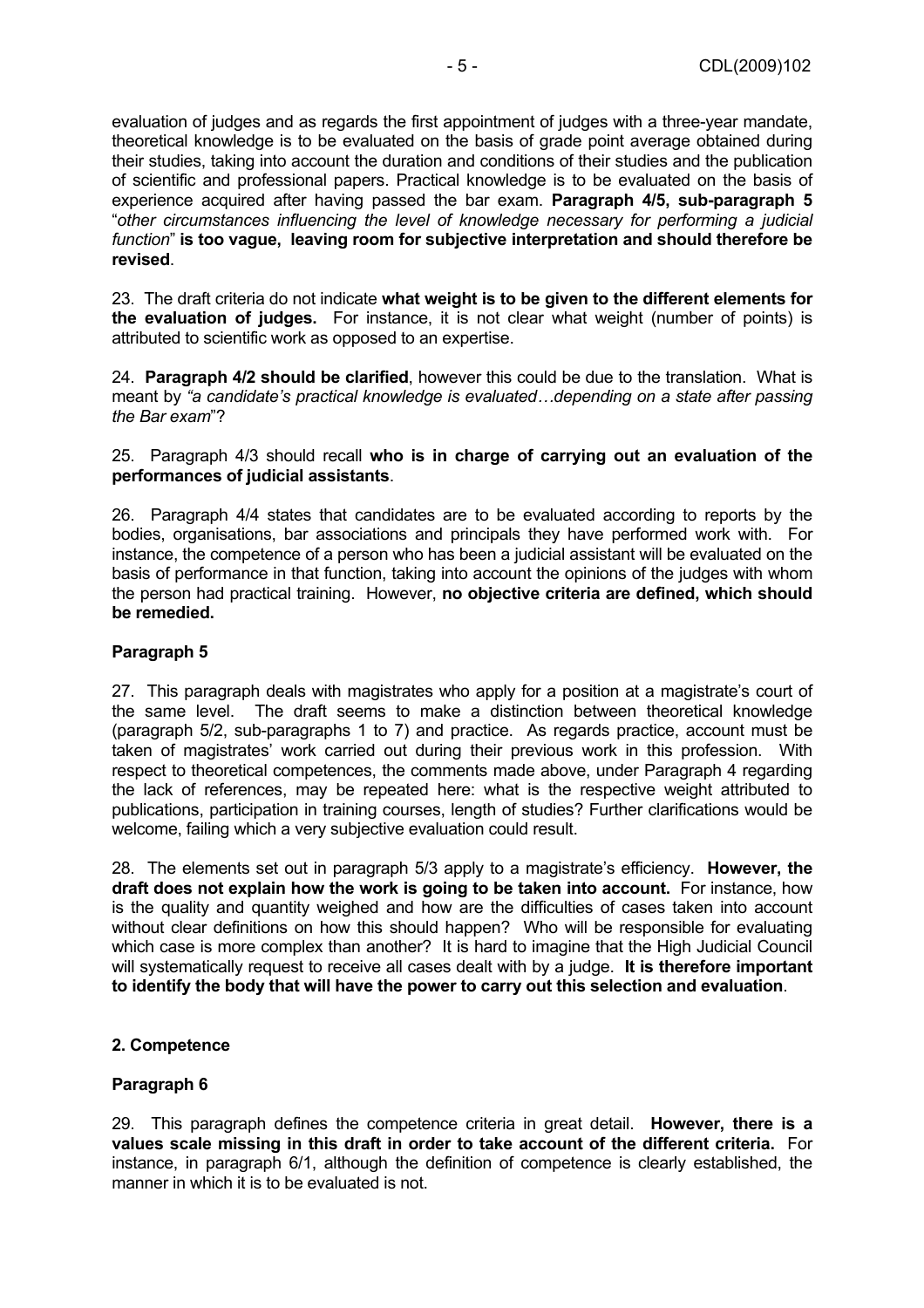30. In paragraph 6/2, the list of conditions provided is clear, but it is not clear **who will define the capacity for analytical and synthetic opinion, self-control and cultured behaviour– and on what basis**.

# **Paragraph 7**

31. The criteria set out in some detail the ethical qualities required of a judge. These include honesty, conscientiousness, equity, dignity, persistence and the setting of good example. Under the latter, such matters as refraining from any indecent act, refraining from any action causing suspicion, raising doubts, weakening confidence, or in any other way undermining confidence in the court, refraining from hate speech, indecent or blunt behaviour, impolite treatment, expressing partiality or intolerance, using vulgar expressions, wearing indecent clothing and other improper behaviour are referred to.

32. These factors are to be evaluated on the basis of the results of interviews, and other methods such as carrying out of tests and other psychosocial techniques. They may also be evaluated on the basis of getting the opinions of persons the candidates have worked with. such as judges or members of the bar. **This may be very difficult to evaluate in practice**.

#### **Paragraph 8**

33. This paragraph describes the ethical conduct expected in a court and by a magistrate **without,** however, **providing for any explanation on how these qualities will be evaluated**.

#### **II. Election of already appointed judges for permanent function**

#### **Paragraph 9**

34. The concerns of the Venice Commission that existing judges who had not been guilty of any wrongdoing might not be reappointed are partially addressed in the draft criteria on judges. The provisions of paragraph 9 set out the presumption that the judges already appointed applying for election to the court of the same type or at the same level where they already are judges, fulfil the criteria and standards mentioned in the draft criteria on judges.

35. The draft nevertheless also provides a number of exceptions to this presumption, if there are reasons to doubt that this is true because he or she has shown incompetence, lack of qualifications or unworthiness for performing judicial functions (paragraph 9/2).

36. The drafters have managed to introduce criteria that are objective and verifiable, for instance quantitative evaluations (number of overruled decisions is significantly higher than the average in the court where he or she works (paragraph 9/3), less number of cases were concluded than are required by the orientation norm (paragraph 9/4)) and so on.

37. However, **this is a matter that should be approached with a great degree of caution**. It does not necessarily follow that because a judge has been overruled on a number of occasions that the judge has not acted in a competent or professional manner. It is however reasonable that a judge who had an unduly high number of cases overruled might have his or her competence called into question. Nevertheless, **any final decision would have to be made on the basis of an actual assessment of the cases concerned and not on the basis of a simple counting of the numbers of cases which had been overruled**.

38. In addition, **a distinction might be drawn between decisions made on the basis of obvious errors**, which any lawyer of reasonable competence should have avoided **and**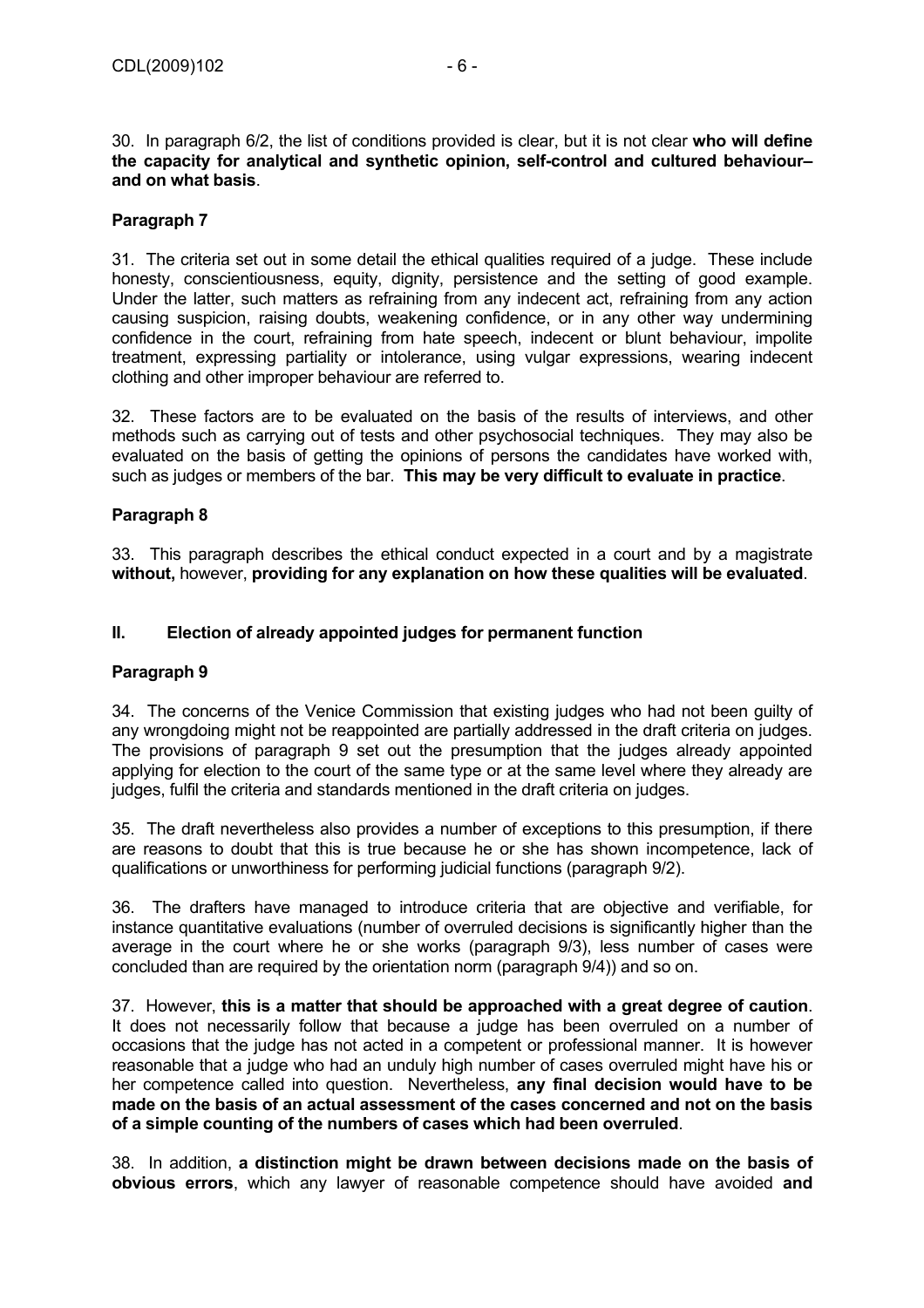#### **decisions where the conclusion arrived at was a perfectly arguable one which nonetheless was overturned by a higher court.**

39. With respect to the workload of the judge concerned, where he or she has concluded a lesser number of cases than required by the orientation norm or where criminal cases have had to be abandoned due to delays for which the judge is responsible, these are matters to be considered. **It is important**, once again, that the **actual cases be evaluated**. **It cannot be ruled out that some judges may be given more difficult cases than others as a result of which their workload appears to be less than that of their colleagues.** 

40. Paragraph 9/5 ("*It is considered that a candidate is not worthy of a judicial function if his/her qualities, actions and decisions have undermined the court's reputation and confidence in judicial authority*") – **this criteria should only apply where concrete facts are proven and where the person in question has undergone a disciplinary procedure which has not been discontinued**. It would indeed be unusual that such facts not be dealt with and are unearthed months/years later to be used in order to dismiss a judge. Furthermore, **it is going to be difficult to evaluate the criteria in this subparagraph insofar as the reputation of the court or confidence in judicial authority are values that are difficult to determine objectively**.

41. Given the exceptional nature of the re-appointment procedure, **every currently serving judge who has permanent tenure (whether or not they apply for re-election) should only see his or her tenure terminated by a reasoned decision, which is appealable to a court of law**. It seems that Article 56 (on when a judge is deemed as not elected) and Article 67 (on Appeal to the Constitutional Court against a dismissal) of the Law on Judges are not applicable in this case. To the extent that the non-election of a judge is an individual act, an appeal in front of the Constitutional Court should, however, be open under Article 82 of the Law on the Constitutional Court. In addition, **it should be ensured that this appeal is an effective one, allowing the Constitutional Court to deal with the facts of each case.**

# **Paragraph 10**

42. This paragraph sets out clear quantitative criteria and clearly provides the manner in which data is collected and by whom they are provided (paragraph 10/3).

43. Furthermore, **the mere counting of workloads should not be used in such a way as to put pressure on a judge to make decisions without proper consideration**. For instance, there may be a higher number of cases in a given region due to the fact that this region has an overzealous lawyer who systematically appeals when his or her clients have lost a case - which that could skew the scales with respect to the case-load in favour of that region. However, **it seems reasonable that these criteria should be used as a means of identifying possible problems, provided that proper evaluation is then carried out and not simply be treated as a numbers exercise**.

# **III. Election of a permanent judge following the expiry of a three-year mandate**

# **Paragraph 11**

44. The election of a permanent judge, following the expiry of a three-year mandate, is done on the basis of their grading during the three-year mandate. Paragraph 11 places a particular condition at the end of the three-year period, which seems to amount to a probationary period.

45. The grading system is a tripartite one, with grades of "*does not satisfy*", "*successful performance of judicial function*" and "*exceptional performance of judicial function*". According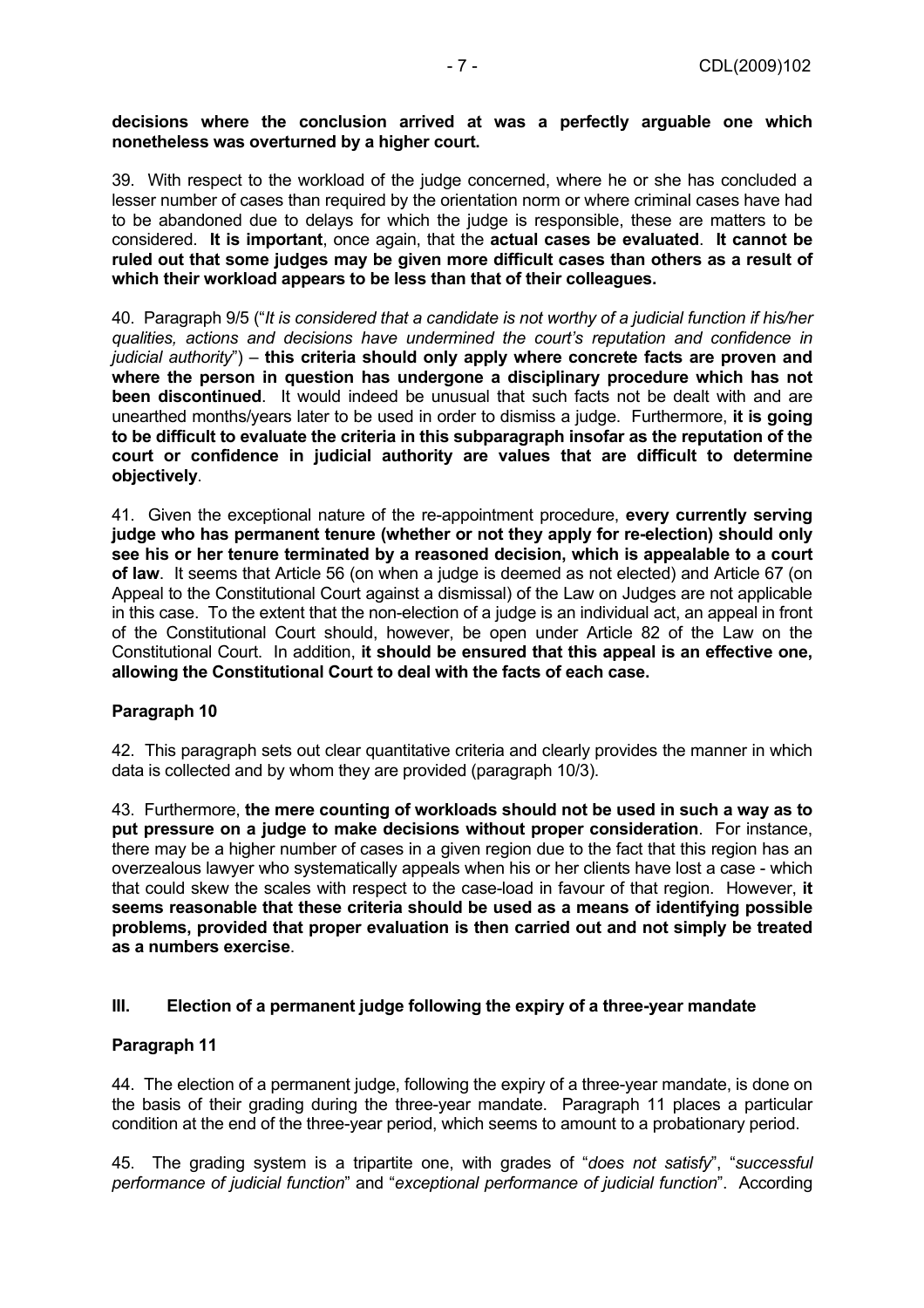to paragraph 11/1, during this three-year period, the judge must have been evaluated as having provided an "*exceptionally successful performance of judicial function*" in order to be necessarily elected. A judge with the grade "*does not satisfy*" for each year of the mandate, cannot be elected to permanent function.

46. The **condition under paragraph 11/1 seems to be clearly excessive, as it is unreasonable to require a newly appointed judge, who is starting his or her career, to immediately provide an exceptional performance.** For this reason, it seems appropriate for paragraph 11/3 to provide that a judge is eligible to be elected for permanent function if graded with either of the two higher grades for each of the years concerned or if his or her grades have improved during each year of the mandate. If only paragraph 11/1 were to apply, it is likely that only very few candidates would fulfil the conditions set out by this draft.

47. The tripartite grading system has the merit of simplicity and is easily understood. It seems that the grading procedure is implemented by the High Judicial Council on the basis of data obtained from the board of all judges of immediate higher courts, court presidents in which the judge sits, supervision boards, the High Personnel Council of the Supreme Court and bodies of the ministry which is in charge of the judiciary. Based on the information made available to the Venice Commission, it is not possible to determine how this material is put together. However **it is very important that the evaluation of statistical material does not become a mere counting exercise, not taking into consideration the various elements set out above.** 

# **IV. Promotion**

# **Paragraph 12**

48. This paragraph deals with all types of promotions, including moving from one jurisdiction to another higher one. The draft criteria on judges provide that certain matters are to have "*a decisive impact*" on a choice for promotion (paragraph 12/2). These include the percentage of cases dealt with, the number, type and complexity of cases, the time taken for decision-making and the number of cases which are overruled (paragraph 10/1). **While it is acceptable to use such formulas as a basis on which to conduct a preliminary assessment of the actual work and efficiency of the judge in question, they should not be applied in a mechanistic fashion**.

49. Paragraph 12/3 lists 13 elements that may be taken into account in addition to those in 10/1, which include publications, additional qualifications, conduct in extremely difficult and complex cases, acknowledgment by professional organisations, involvement in training, knowledge and application of international standards and rules, membership in managing bodies of professional associations, participation in various working groups, computer skills, knowledge of foreign languages, and exceptional activities in improving an organisation of the courts' performance. These criteria seem appropriate to take into account in relation to promotions.

50. **However,** once again, **what weight is attributed to these different elements**? Is it more important to have published scientific or professional papers than having taken a foreign language course? Is the participation (even passive) in various organisations or associations more or less important than knowledge of international standards and rules? Who defines – and on what basis – what an "*extremely difficult and complex*" case is?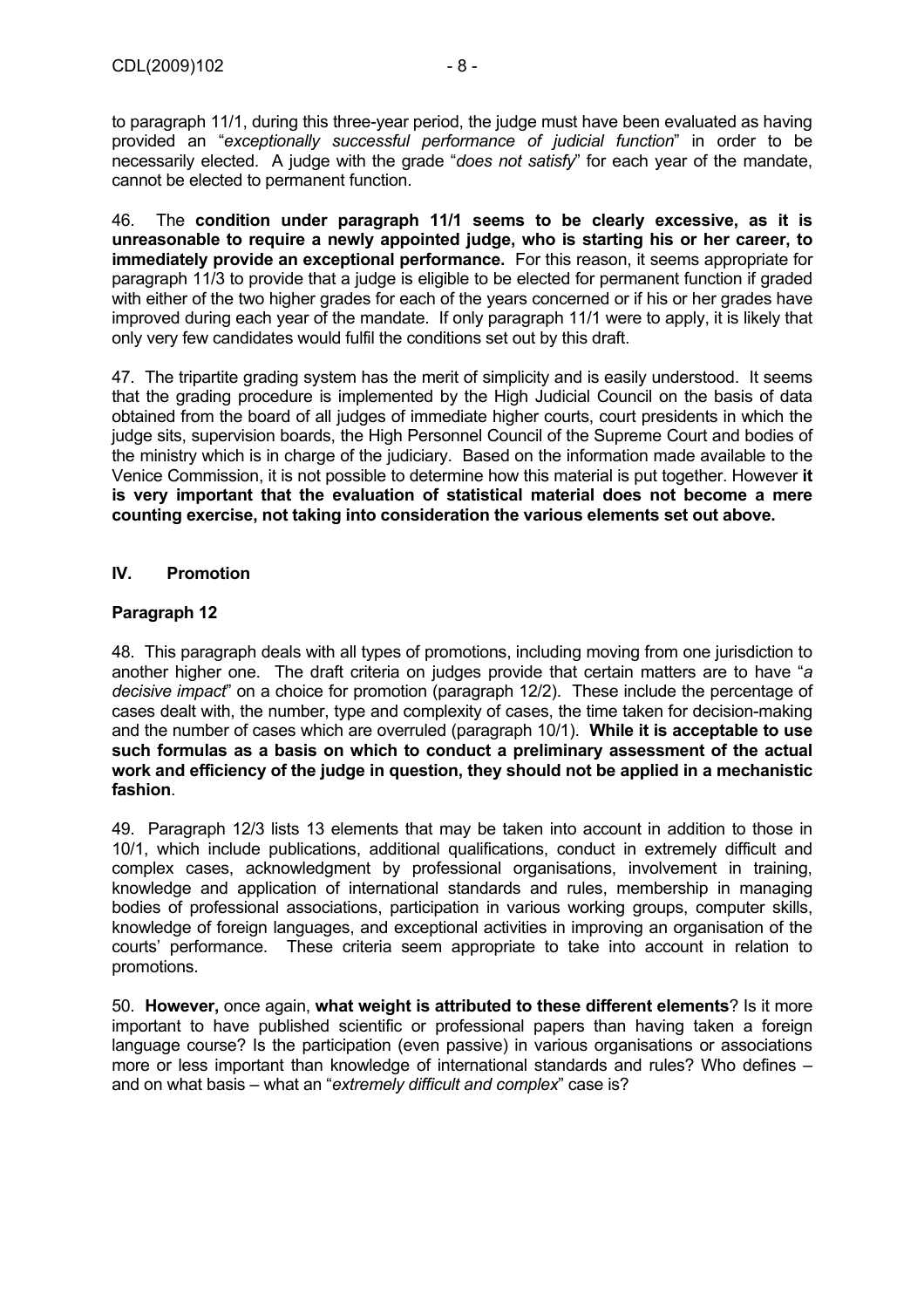# **V. Election of presidents of courts**

# **Paragraph 13**

51. Paragraph 13/2 sets out that candidates for president of courts, in addition to having the normal qualifications, competence, and worthiness to perform the judicial function, must also have the capacity to manage and organise the activities of the courts. This includes (paragraph 13/3) the capacity to organise the court and its working activities collectively, a knowledge of the courts' administration, the possession of respect and authority among his or her peers, the skills to manage human and technical resources, communication skills, the ability to co-operate with other institutions and bodies, the capacity to solve organisational problems and to overcome crisis situations, the ability to make an effective choice of personnel, the ability to innovate and improve working activities, dignity in representing the court and maintenance of the court's reputation with the public. All these criteria appear to be appropriate to take into account in choosing a president of a court. It is also to be welcomed that these prerequisites are set out in a normative text, which is far from being the case in all member States.

52. In evaluating these matters, account is to be taken of the candidate's record (paragraph 13/4) in any court where he or she has performed a managerial function, the duration of his or her judicial experience and experience as a manager, the opinion of the board of all judges of the court to which the candidate belongs, as well as the candidates for president of a court, the opinions of the board of judges in which the candidate performs a judicial function, of the court for which the president is proposed, as well as boards of all judges of an immediate higher court are to be taken into account. If a previous president is among the candidates, the evaluation of his or her previous mandate is to be taken into consideration. These criteria appear to be appropriate.

53. **Nevertheless, the question is once again the manner in which these criteria are evaluated**. This is all the more important as, by definition, a person who is a candidate for president of courts for the first time will not have had the opportunity to show his or her managerial skills. This means that **the criteria seem to be subjective: does the candidate have the skills required, taking into account that he or she will not have had the opportunity to show said skills? This might be revisited.** 

54. Although paragraph 13/4 aims to define the standards, this will not change the fact that the candidate, with no prior experience, will not be able to show his or her skills.

# **VI. Data sources, tables, questionnaires and modes of acquiring data**

# **Paragraph 14**

55. This paragraph sets out the nature and manner in which data is acquired and provides that the High Judicial Council evaluates the statistical data that relate to the activity of judges and presidents of courts.

56. Furthermore, the High Judicial Council has the power to obtain relevant information, by using questionnaires, which will allow it to make objective decisions.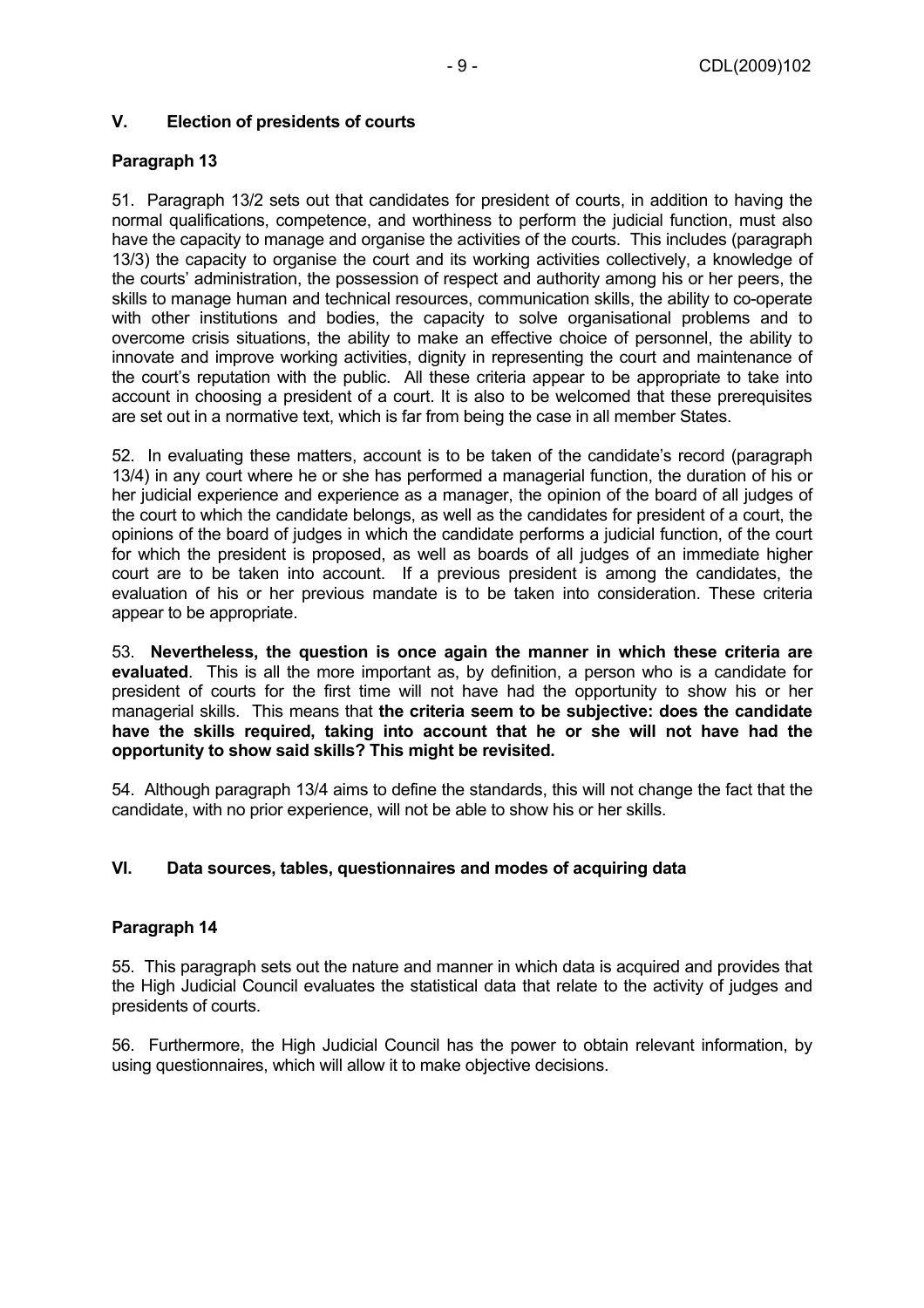57. The Sector for Normative Affairs and International Co-operation of the Ministry of Justice have put forward two proposals for amendment to this draft text: (1) to add to the category of existing judges persons who were formerly judges, but who have ceased to hold office; (2) that the presumption that an already appointed judge applying for election fulfils the criteria and standards offends against the principle of equality.

58. **The Venice Commission would like to underline the importance of keeping the presumption that an already appointed judge fulfils the criteria**, as otherwise the possibility arises that an existing judge who is competent and who has done nothing improper will be dismissed or will not be appointed simply because a better qualified candidate exists – this is not compatible with judicial independence.

# **CONCLUSION**

59. The Venice Commission welcomes these draft criteria on judges and its concerns with respect to the reappointment procedure for existing judges, who had not been guilty of any wrongdoing, are partly addressed by this draft criteria on judges. The presumption that judges already appointed fulfil the criteria mentioned in this draft is encouraging. However, this presumption may be overturned, and in this respect, great caution must be applied.

60. As such, the draft criteria are in line with European standards (recommendations of the Council of Europe and good practices identified in member States) and are forward-looking as they define a precise framework for the skills required of the various categories of judges. However, reservations are raised with respect to the manner in which the various skills are going to be evaluated and balanced against one another.

61. These reservations notably apply to the following provisions:

- Paragraph 4/2 should be clarified: what is meant by *"a candidate's practical knowledge is evaluated…depending on a state after passing the Bar exam*"?
- Paragraph 4/3 should recall who is in charge of carrying out an evaluation of the performances of judicial assistants.
- Paragraph 4/4 should include objective criteria with respect to the evaluation of candidates based on reports.
- Paragraph 4/5, sub-paragraph 5 with respect to judges' qualifications is too vague, leaving room for subjective interpretation and should therefore be revised. Furthermore, it should be indicated what weight is attributed to the different elements in the evaluation of judges.
- Paragraph 5/3 should clarify how the work of magistrates will be taken into account to evaluate their efficiency. Also, a body other than the High Judicial Council should be identified that should have the power to carry out the selection and evaluation under this paragraph.
- Paragraph 6 on competence, is missing a values scale in order to take account of all the different criteria.
- Paragraph 6/2 clearly defines a list of conditions, but should also provide for who will define these conditions and on what basis.
- The criteria set out in paragraph 7 on worthiness are going to be difficult to evaluate in practice. The same applies to paragraph 8 (worthiness continued).
- Paragraph 9 containing the presumption that already appointed judges fulfil the criteria and standards mentioned in this draft, also provides exceptions to overturn this presumption. This matter should be approached with a great degree of caution as